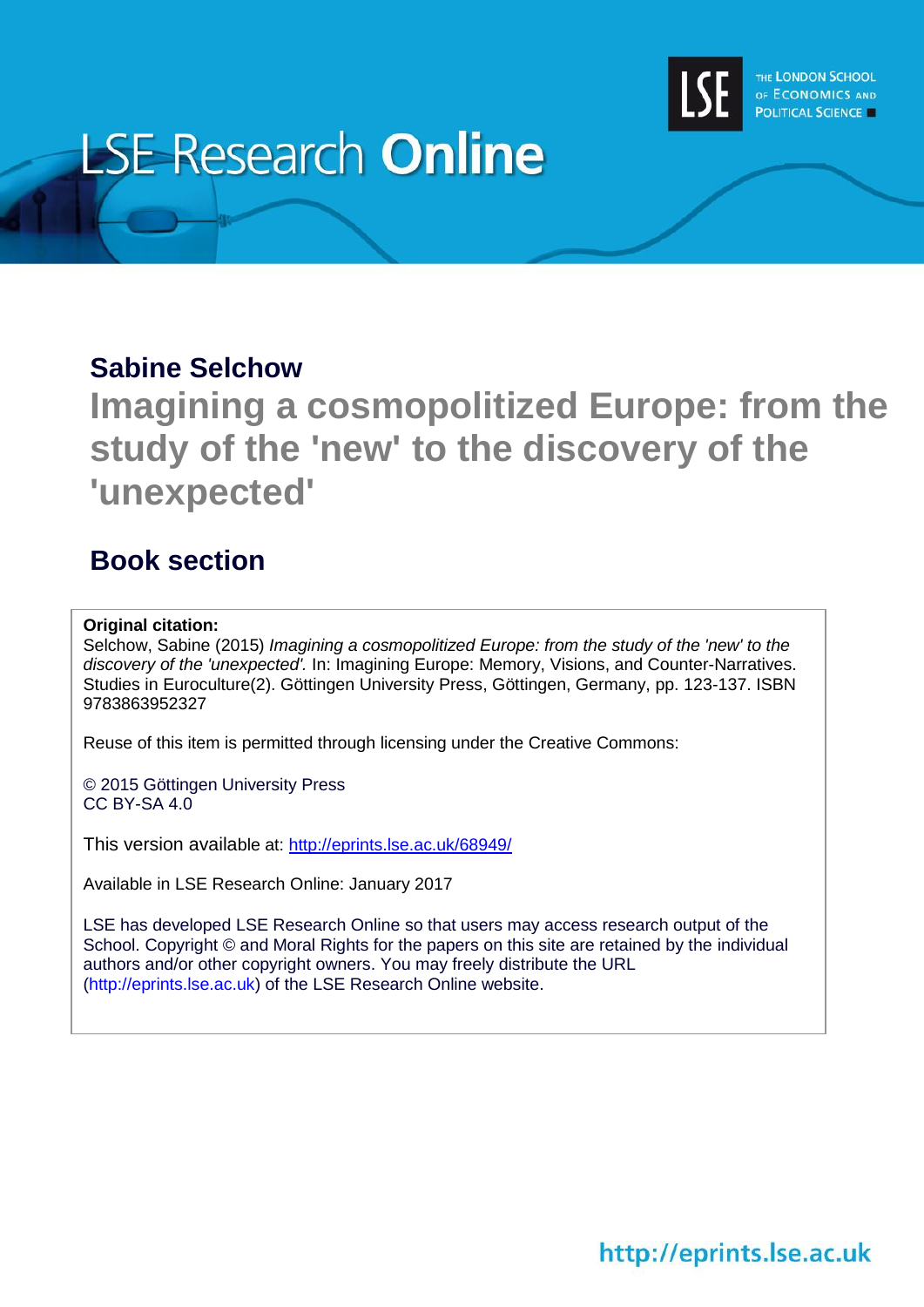## **Imagining a Cosmopolitized Europe. From the Study of the 'New' to the Discovery of the 'Unexpected'**

Sabine Selchow

#### **1 Introduction**

 $\ddot{\phantom{a}}$ 

The title of the public lecture series, the contributions to which constitute this edited collection, was 'Imagining Europe: Visions, Memories and Counter-Narratives'. This present chapter is not proposing a distinct vision for the political entity 'Europe'. Nor is it concerned with the empirical questions, which visions, memories and counter-narratives are held by different social actors within and outside Europe, how the symbolic struggle over 'Europe' looks, or with the sociopolitical consequences of the dominant imaginations. The chapter is about the *scholarly* imagination of Europe. It addresses scholars who are involved in the analysis of contemporary politics within Europe and is concerned with the way in which they imagine their object of study because it is this imagination that preconfigures, which problems are perceived as problems and which questions are addressed in their analysis.

If we look at the contemporary academic discourse of political studies in general and the scholarship on international relations in particular, we notice that many analysts start on the basis that there is something 'new' about the world: that it is a "brave new world"1 we are living in, that we are facing 'new' challenges and problems and threats, and that 'new' solutions are needed. Starting on this premise, much of the scholarship in political studies and international relations is then about the study of this 'new' world and the search for 'new' solutions that could address and deal with the perceived 'new' challenges we are said to be facing. The many different governance experiments and socio-political constellations that shape the

This chapter is a revised version of the public lecture entitled "Beyond Globalisation and Transnationalisation – Thinking about Europe in Times of Cosmopolitization", held on 29 October 2013 at Georg-August-Universität Göttingen. I would like to thank Ulrich Beck for his critical engagement with and valuable suggestions for the development of my argument.

<sup>1</sup> Jens Bartelson, "Three Concepts of Globalization," *International Sociology*, 15(2) (2000): 192.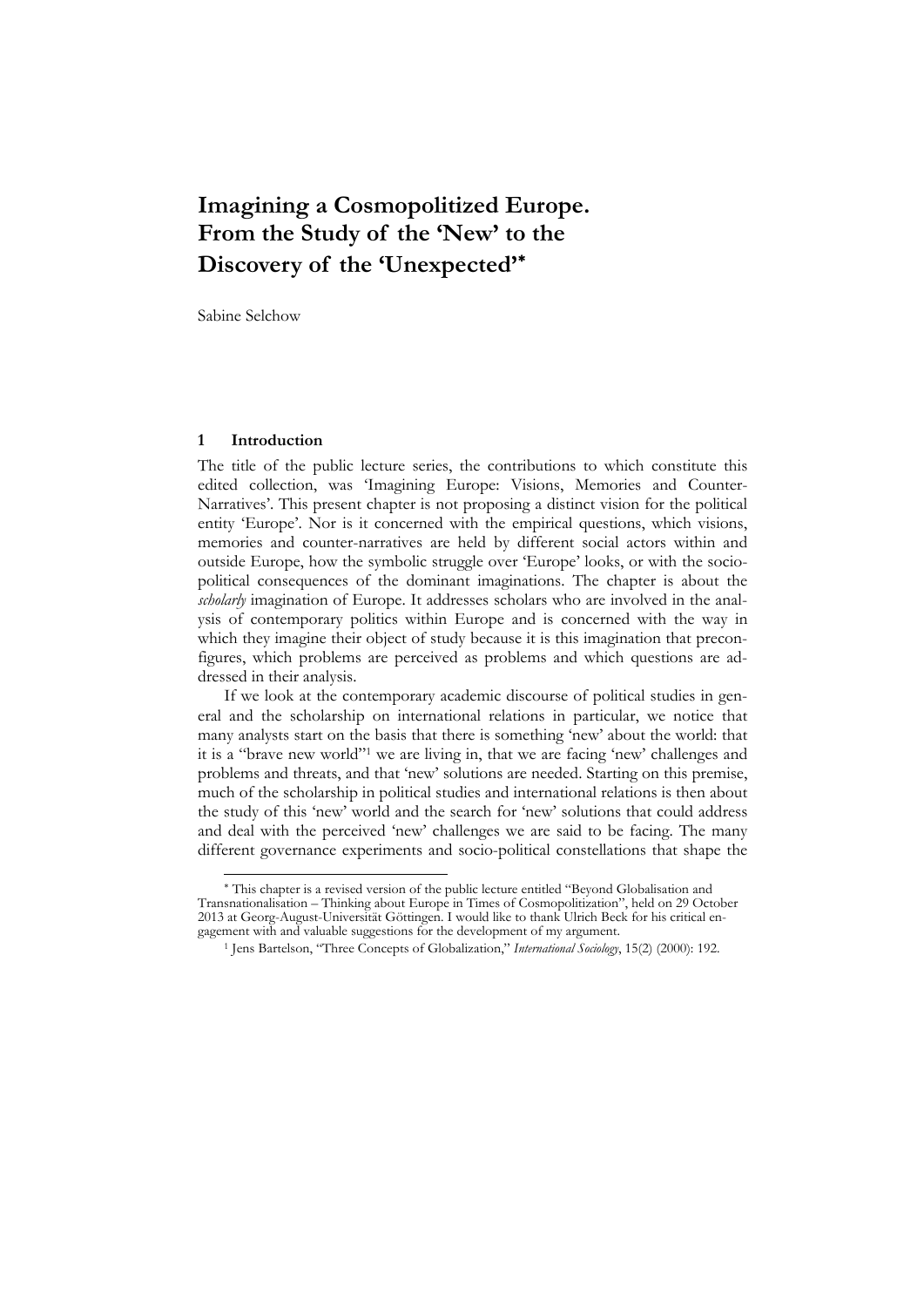European landscape these days are manifestations of this search for solutions to the 'problems' of the perceived 'new' world.

Yet, despite all innovative thinking, scholarly productivity, growth of think tanks and efforts and advances in knowledge transfer, it is striking that in so many instances political reality falls short in dealing adequately with the contemporary, 'new' challenges. If we look at how the issue of climate change is dealt with or if we look at the significant and ever growing number of people who die in their attempts to overcome the European border by crossing the Mediterranean Sea, we cannot but realise that existing (European) institutional settings and governance constellations fail the 'new' world – despite the mass of scholarly recommendations for how to 'really' and 'properly' deal with it.

There are two general possibilities for why there is this mismatch between the eager scholarly knowledge production of innovative approaches to the 'new' world, on the one side, and the reality of these approaches that seems to fail the 'new' world, on the other: either the developed solutions for dealing with the 'new' world are not yet the best and have to be improved, or there is something wrong with the very imagination of the 'new' world, for which these solutions are developed and suggested.

In this chapter I hold that it is this second aspect that accounts for the mismatch between the supposedly 'new' world and the many suggestions to deal with its 'new' challenges. The chapter argues that what is needed is not simply a conventional scholarship in and about a 'new' world but an unconventional, in the sense of *different in kind* scholarship *from within* a *differently imagined* world. The chapter argues for a scholarly approach that commences from a different *starting point,* one that opens up different pathways for the exploration of the contemporary (political) world and holds the chance of generating *different* solutions to pressing problems, rather than 'new' solutions to 'new' problems. At the heart of this approach is a shift from the scholarly goal of dealing with the 'new' to the search for the 'unexpected'.

The aim of this chapter is to sketch the contours of how such a different starting point could look. In that, the chapter starts by distinguishing between the discovery of the 'unexpected' and the study of the 'new'. Reflecting on the potentials and the restrictions of the existing 'unconventional' scholarship in the political studies discourse, especially its subfield International Relations (IR), the premises of which foster exactly such a discovery of the 'unexpected', the chapter suggests bringing into the study of politics sociologist Ulrich Beck's theories of 'cosmopolitisation', 'global risk' and 'reflexive modernisation'2. This is because Beck's theories enable a re-imagination of the world, in which key premises that underlie the conventional imagination of the world, prominently the equation of society with *national* society and the distinction between 'inside' and 'outside', are not only dis-

<sup>2</sup> E.g. Ulrich Beck, *Cosmopolitan Vision* (Cambridge: Polity Press, 2006) and ibid., *World at Risk*, (Cambridge: Polity Press, 2009).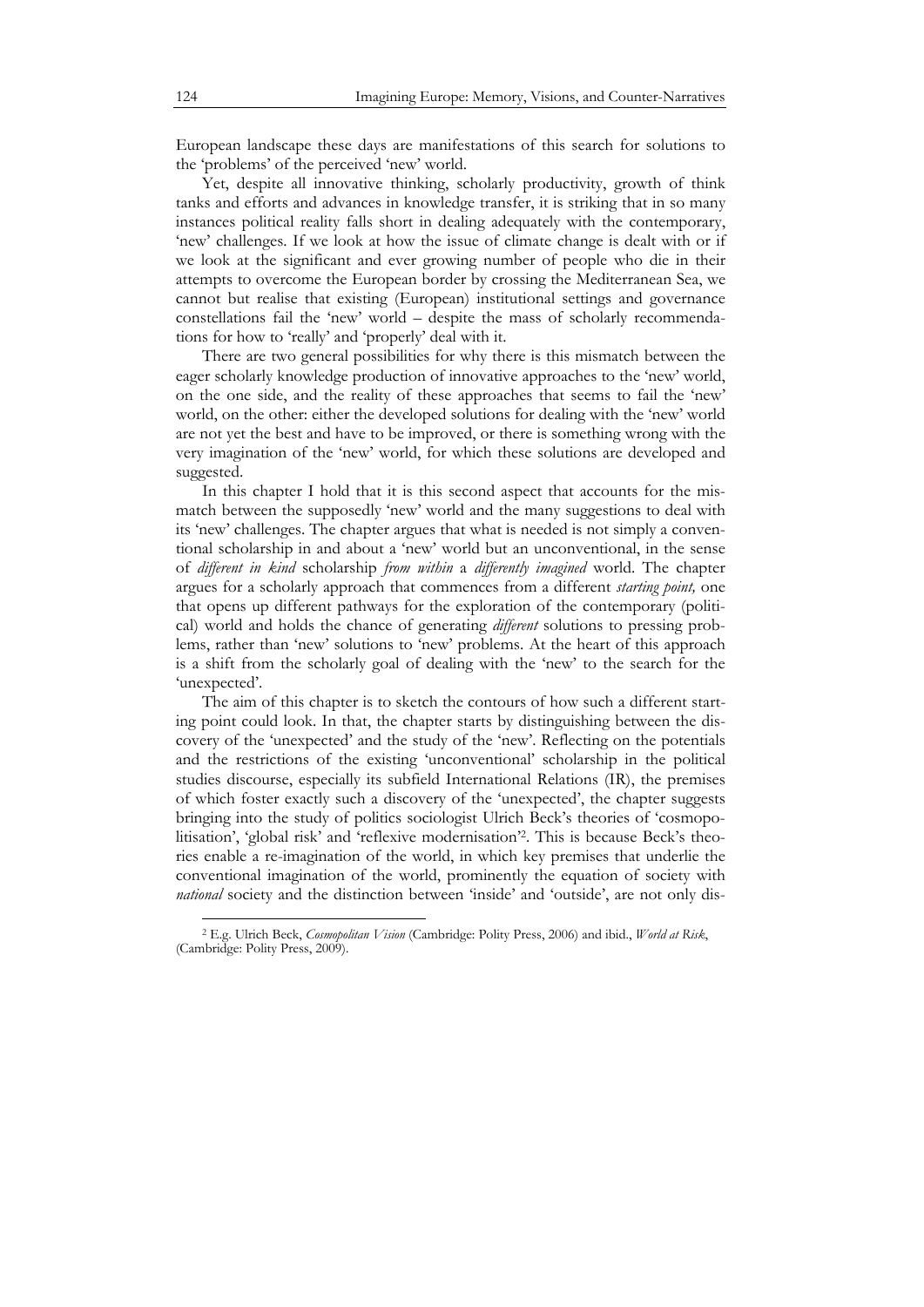mantled but replaced by (an understanding that contemporary socio-political reality is shaped by) a different logic: the logic of 'cosmopolitisation'. The chapter suggests that this kind of re-imagination of the world is a fruitful starting-point for the critical exploration of the contemporary world and the search for the 'unexpected' in attempts to find (institutional) answers to contemporary problems because it enables the exploration of the world *from within* a different world.

#### **2 The discovery of the 'unexpected' vs the study of the 'new'**

There is a difference between discovering the 'unexpected' and studying the 'new'. Discovering the 'unexpected' is not about challenging conventional knowledge about the world by claiming that something observed is qualitatively 'different in kind' and has 'not been there before' but it is about generating insights from a position that is different (in kind) from the conventional one/s; it is about generating knowledge from an unconventional starting point. This does not mean that the discovery of the 'unexpected' might not discover things that could be labeled qualitatively 'different in kind' or 'not been there before', i.e. 'new'. It simply means that the basic aims and claims of the discovery of the 'unexpected' are different ones in that it is about (the validity of) the unconventional starting point and the (distinct) world that is apparent from it, and not so much about the (claimed qualitatively 'different in kind') nature of the studied object as seen from a conventional perspective.

 This is only a fine difference, but it is an important one. So, when Nobel laureate Albert Szent-Györgyi suggests that '[d]iscovery consists of looking at the same thing as everyone else and thinking something different'3, he captures the nature of conventional scholarly discoveries (potentially of the 'new'). Setting out to discover the 'unexpected', in contrast, does not involve looking at 'the same thing as everyone else' but looking at a different (in kind) thing to begin with. The construction of the 'different in kind' world with its 'different in kind' things is an essential part of the process of the 'discovery' of the 'unexpected'.

For those who set out to discover and study the 'new' the challenge is to prove that something is truly 'new'. This is unavoidably, although, always in contrast to the 'old', and, as such, ends up in part reproducing the 'old'. For those scholars who set out to discover the 'unexpected', on the contrary, the challenge is to engage with the conventions in a way that 'allows' them to establish and justify their perspective (and the world that is visible from it) as 'acceptable', i.e. that allows them to move their different and unconventional starting point and the world that is produced through it into 'the true'.4 As such, the discovery of the 'unexpected' is inevitably always also about epistemological concerns.

<sup>3</sup> Quoted in Yan Li, Jian Wang, Xianglong Li, Wu Zhao "Design Creativity in Product Innovation." *The International Journal of Advanced Manufacturing Technology* 33 (2007): 214.

<sup>4</sup> Michael Foucault, "The Order of Discourse", in *Untying the Text: A Post-Structuralist Reader,* ed. Robert Young (London: Routledge, 1981) 59-61.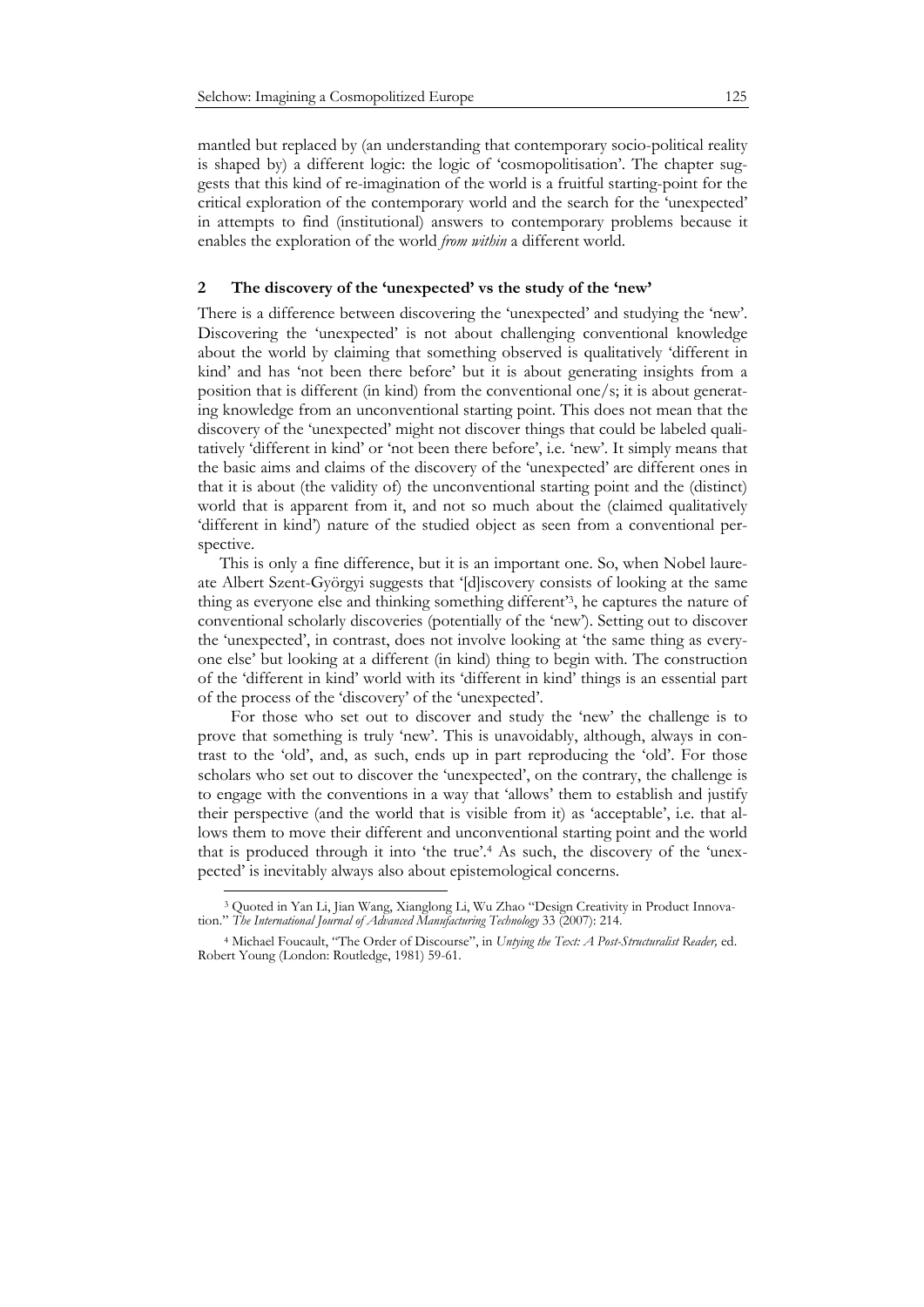#### **3 For example: unconventional approaches in International Relations**

Over the past three decades an exciting, 'uncoventional' scholarship developed in the political studies subfield International Relations (IR) that strives for the discovery of the 'unexpected'. Motivated by the assumption that '[t]he most challenging political problems of our time […] arise primarily from a need to re-imagine what we mean by politics'<sup>5</sup>, scholars in this camp set out to intervene in conventional understandings and established practices. In striving for the discovery of the 'unexpected', these scholars take a position that questions 'the very status of the ontological, epistemological, and methodological assumptions upon which the mainstream depends'6. Knowledge from this unconventional position is produced both *from within* and *about* a world that is understood as being (something) fundamentally different from the 'thing' at which the (various) conventional positions look. This world is not only not perceived as 'having fallen from heaven'7, or as being constructed by social actors, but as the product of discourses, of which the conventional scholarly position is one. It is a world that is about 'textuality' (discourse) rather than 'objective reality' (essence), e.g. a world in which (modern) dichotomies, such as national/international, inside/outside are not (perceived as being) natural but as discursive products.

Consequently, given the way in which the 'something' (i.e. the world) that these scholars observe looks, it is at the heart of these 'unconventional' approaches to focus on the symbolic systems through which the distinctions that guide life are made. This implies a turning away from the conventional way of conducting social and political scientific research.

Broadly speaking, the conventional way of conducting research is in one way or other linear, in that it determines and formulates a research problem, develops a structure that contains specific hypotheses, which are assessed, and leads to findings that are then interpreted in the light of the pre-set hypotheses. The idea(l) of a decontextualised method and a rigorous deductive approach, which proceeds

5 R.B.J. Walker, "Both Globalization and Sovereignty: Re-Imagining the Political," in *Principled World Poli-tics*, ed. Wapner, Paul and Lester Edwin J. Ruiz (Lanham: Rowman&Littlefield, 2000), 23.

Ibid., 59-60 uses the example of Gregor Mendel's theory of hereditary traits to clarify the difference between 'truth' and 'in the true' ('discourse'). While Gregor Mendel's theory of hereditary traits is today a well-accepted and well-established scientific insight, and, indeed, while one can wonder with Foucault (ibid., 60), "how the botanists or biologists of the nineteenth century managed not to see that what Mendel was saying was true", it was dismissed outright by biologists for a long time. This was due to the fact that although Mendel "spoke the truth, […] he was not 'within the true' of the biological discourse of his time" (ibid., 61). "It is always possible that one might speak the truth in the space of a wild exteriority, but one is 'in the true' only by obeying the rules of a discursive 'policing' which one has to reactivate in each of one's discourses", explains Foucault (ibid.).

<sup>6</sup> Milja Kurki and Colin Wight, "International Relations and Social Science", in *International Relations Theories: Discipline and Diversity*, ed. Tim Dunne, Milja Kurki and Steve Smith (Oxford: Oxford University Press, 2007), 23.

<sup>7</sup> Thomas Risse, "Social Constructivism Meets Globalization", in *Globalization Theory: Approaches and Controversies*, ed. David Held and Anthony McGrew (Cambridge: Polity Press, 2007), 126-147.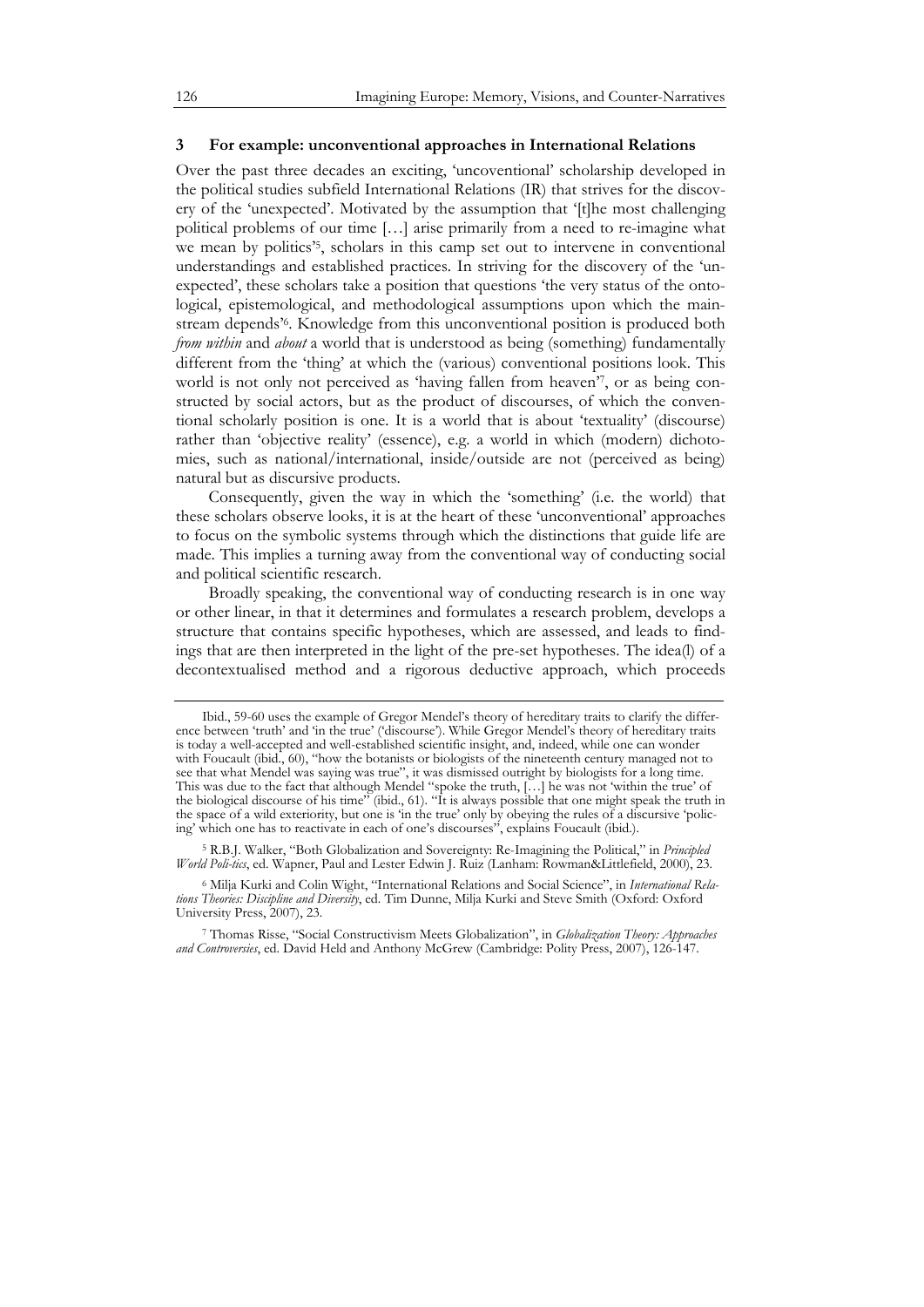strictly on the basis of a theory that is then transformed into a consistent decontextualised method and is finally verified based on empirical findings, appears 'suspect' from this perspective8. Instead of verifying a pre-set hypothesis, 'unconventional' studies aim to carve out what is typical about a socio-political phenomenon, and discuss and evaluate it as such<sup>9</sup>. Hence, rather than setting out to detect causal explanations and 'real causes', they are concerned to de-naturalise alleged natural orders and perceptions and to make things 'strange', to use an expression of James Der Derian and Michael Shapiro10. Importantly, though, they investigate a 'different in kind' world to begin with, and, as such, they aim for the discovery of the 'unexpected', in the sense of something that is not visible from conventional starting-points but is generated from within a 'different in kind' world, which, however, is only visible from an unconventional perspective to begin with.

The case of unconventional IR scholarship shows that it is not easy to bring a different world into 'the true', in the Foucaultian sense referred to above. Although there has long been a trend away from the convention of IR positivist positions, its unconventional outlook is still met with profound skepticism by the conventions in the field. Michael H. Lessnoff's decision to explicitly exclude, among others, Michel Foucault, Richard Rorty and Jacques Derrida from his introductory book *Political Philosophers of the Twentieth Century* on the basis that 'none of them seems [...] to have said anything about politics that is both original and significant – in so far as their writings are comprehensible at all'11, might be an extreme form of this 'skepticism' with which 'unconventional' approaches are viewed. In its basic sentiment, however, it is symptomatic for the positioning of this scholarship at the margins of the disciplinary and disciplined knowledge production and imagination of the world. Yet, if one understands that (scholarly) knowledge production is not simply a neutral exercise that (critically or not) captures the empirical world, i.e. a routinized, apolitical practice, the unconventional IR scholarship is not only intriguing but serves the important purpose of intervening into conventional knowledge (production). From that perspective it is inspiring.

However, despite its profound theoretical value, it has to be acknowledged that radical *empirical* studies are rarely produced by this scholarship, more precisely, empirical studies that significantly shake up the reality of political life and practices. It might be the almost singular focus on the struggle to bring their 'different in

 $\ddot{\phantom{a}}$ 

<sup>8</sup> Matthias Jung, *Öffentlichkeit und Sprachwandel: Zur Geschichte des Diskurses über die Atomenergie* (Wiesbaden: Westdeutscher Verlag, 1994).

<sup>&</sup>lt;sup>9</sup> Wolfgang Wagner, "Die soziale Konstruktion aussenpolitischer Interessen: Deutsche und britische Debatten ueber eine Staerkung der Gemeinsamen Aussen- und Sicherheitspolitik der Europäischen Union," in *Konstruktivistische Analysen der international Politik*, ed. Ulbert, Cornelia and Christoph Weller (Wiesbaden: VS Verlag fuer Sozialwissenschaften, 2005), 68.

<sup>10</sup> James Der Derian and Michael J. Shapiro, eds., *International/Intertextual Relations: Postmodern Readings of World Politics* (Lexington: Lexington, 1989).

<sup>11</sup> Lessnoff quoted in Alan Finlayson and Jeremy Valentine, eds., *Politics and Poststructuralism: An Introduction* (Edinburgh: Edinburgh University Press, 2002), 2.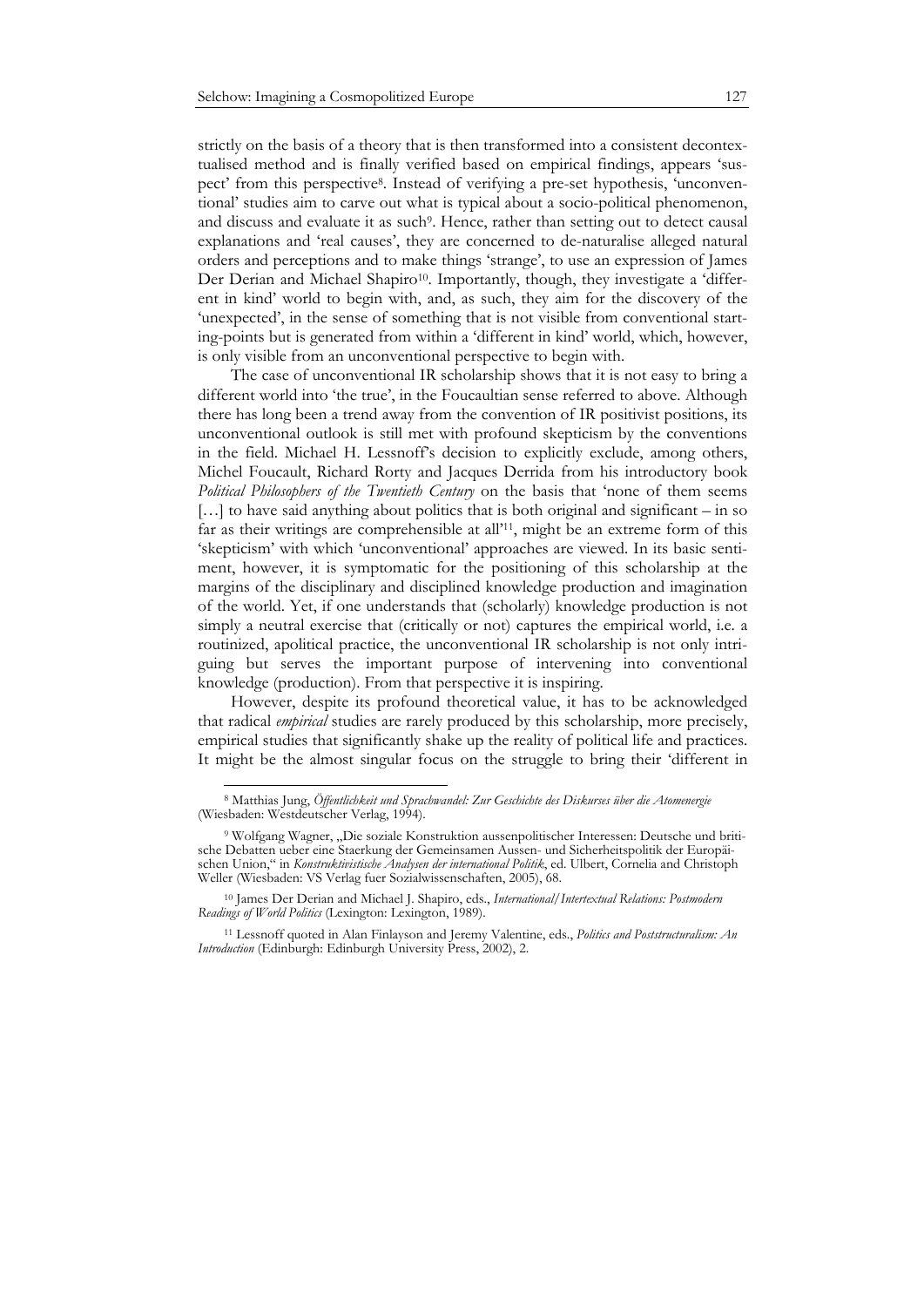kind' world into 'the true' that accounts for the fact that there is a considerable amount of sophisticated 'unconventional' writings on a) how the 'different in kind' world looks (in contrast to the conventional one), b) what makes it different, and c) why it should be 'in the true' (i.e. what is wrong with (the idea of) the world as it is conventionally constructed and analysed). Yet, as it stands, there are relatively few studies that actually set out in a radical way to empirically discover the 'unexpected' (from) within the 'different in kind' world that this scholarship sees. This has led Thomas Risse12 to wittily conclude: 'es wird empirisch nichts so heiss gegessen, wie es theoretisch gekocht wird'.13 In a similar vein, Jacob Torfing14 observes that many contributions have 'thrown the methodological baby out with the epistemological bath water'. Instead of discovering the 'unexpected' many existing unconventional analyses 'illustrate a preestablished ['unconventional'] theoretical argument and do not attempt to learn from the empirical analysis'15. More often than not they 'simply' demonstrate that, and in what ways, society is reproduced through power/knowledge.

Sharing the premises and (political) goals of the unconventional scholarship in IR, i.e. holding the conviction that the discovery and exploration of the 'unexpected' is an imperative task for contemporary political analysts, sharing the insight that what is needed in order to deal with contemporary problems is a reimagination of what we mean by politics, and believing in the necessity of a contextualisation of social and political scientific research, this chapter advocates adding another dimension to the scholarly pre-imagination of the political world and Europe. It advocates looking beyond the discursive boundaries of political studies and taking up sociologist Ulrich Beck's theoretical suggestions around the concept of 'cosmopolitisation' in order to find ways to establish 'rails on which standard academic […] inquiry runs into new regions'16. In short, it also suggests studying politics from *within* a different world but suggests a distinct way of (pre)imagining this world. It suggests imagining it as 'cosmopolitized'. This means it suggests taking a 'cosmopolitan observer perspective' in the pre-imagination of the contemporary political world and Europe.

<sup>12</sup> Thomas Risse, "Konstruktivismus, Rationalismus und Theorien Internationaler Beziehungen – warum empirisch nichts so heiß gegessen wird, wie es theoretisch gekocht wurde," in *Die neuen Internationalen Beziehungen. Forschungsstand und Perspektiven in Deutschland*, ed. Hellmann, Günther, Klaus Dieter Wolf and Michael Zürn (Baden-Baden: Nomos Verlagsgesellschaft, 2003), 99-132.

<sup>13</sup> This is an abbrevation of the German saying: 'es wird nichts so heiss gegessen, wie es gekocht wird.' One does not eat things as hot as they have been cooked, i.e. things might be cooked on high temperature but only eaten when they have cooled down. Risse rewrites this saying to: things are 'methodologically' not eaten as hot as they have been theoretcially cooked, i.e. what might be dicussed radically in theory looses its radicalness when it comes to its methodological application.

<sup>14</sup> Jacob Torfing, (2005) "Discourse Theory: Achievements, Arguments, and Challenges," in *Discourse Theory in European Politics: Identity, Policy and Governance*, ed. Howarth, David and Jacob Torfing (Basingstoke: Palgrave Macmillan, 2005), 27.

<sup>15</sup> Ibid., 26.

<sup>16</sup> Beck, *Cosmopolitan Vision,* 74.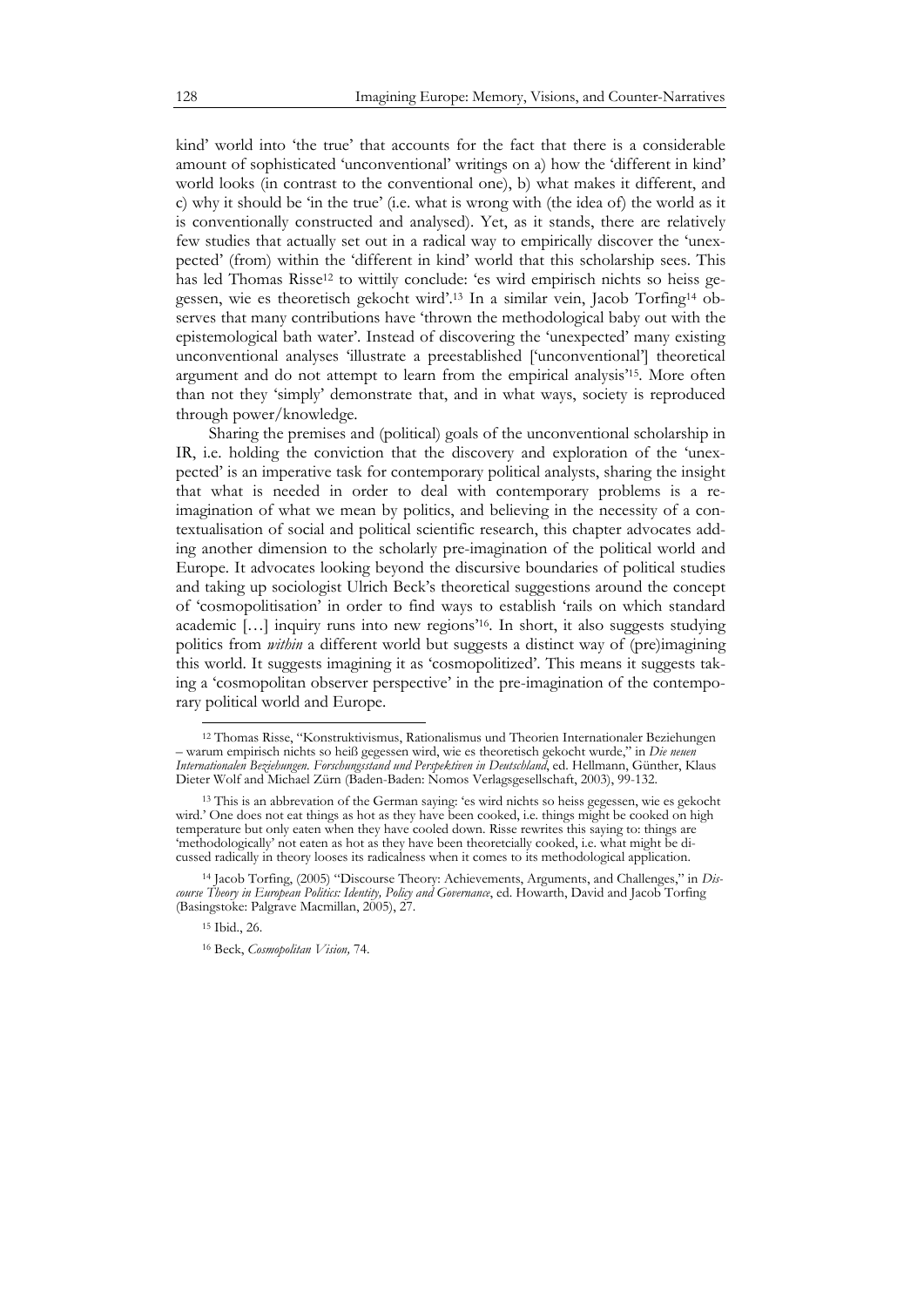#### **4 The 'cosmopolitan observer perspective'**

The idea of a 'cosmopolitan observer perspective' has been developed by Ulrich Beck in his efforts to outline and establish an epistemological turn in the social sciences<sup>17</sup>. It goes back to his theory of reflexive modernization. At the heart of this theory – and the various discussions, expansions and amendments of it – is the argument that the state of societies cannot be captured through established conceptions of 'society' and through the established grammar that underlies the social sciences, notably the discipline of sociology, to which Beck implicitly and explicitly refers. As such, Beck's main concern is an epistemological one.

His main thesis is that, rather than capturing societies via established conceptions of 'society', they need to be understood as being subject to a process that he calls 'cosmopolitization'. With 'cosmopolitization' he does not refer to a conscious (political) process around the normative project of cosmopolitanism. Rather, he understands it as a process that is the product of the 'unwanted [in the sense of unintended] and unobserved side effect of actions that are not intended as 'cosmopolitan' in the normative sense'18. What he refers to with the term 'cosmopolitization' is 'an unforeseen social effect of actions directed to other ends performed by human beings operating within a network of global interdependence risks'19. As such, it is not a process that is voluntarily, let alone strategically, set into gear under the label of 'cosmopolitization'. It is an effect that inevitably, unintentionally and 'accidentally' happens to be set into gear by the actions of social actors, which run under different labels and with different intentions. 'Cosmopolitization' then is a reflexive process which brings the 'global other' into the midst of other 'global others'20. It brings the world into one's life.

Beck does not claim there is anything 'new' about the (unintended) multiperspectival melange that he captures in the term 'cosmopolitization'; the (forced) mixing of cultures is not anything new in world history', he stresses $2^1$ . However, what is notable for contemporary times, Beck suggests, is the 'awareness of it, its self-conscious political affirmation, its reflection and recognition before a global public via the mass media, in the news and in the global social movements of blacks, women and minorities, and in the current vogue for such venerable concepts as "diaspora" in the cultural sciences<sup>'22</sup>. It is also manifest in what we could call 'cosmopolitised institutions', as seen in the case of 'patent law and in other core areas of commercial law [where] a state-non-state public-private both/and is

<sup>17</sup> Ibid., 33.

<sup>18</sup> Ibid., 18.

<sup>19</sup> Ibid., 48.

<sup>20</sup> Ulrich Beck and Edgar Grande, *Cosmopolitan Europe* (Cambridge: Polity Press, 2007), 417.

<sup>21</sup> Beck, *Cosmopolitan Vision,* 21.

<sup>22</sup> Ibid.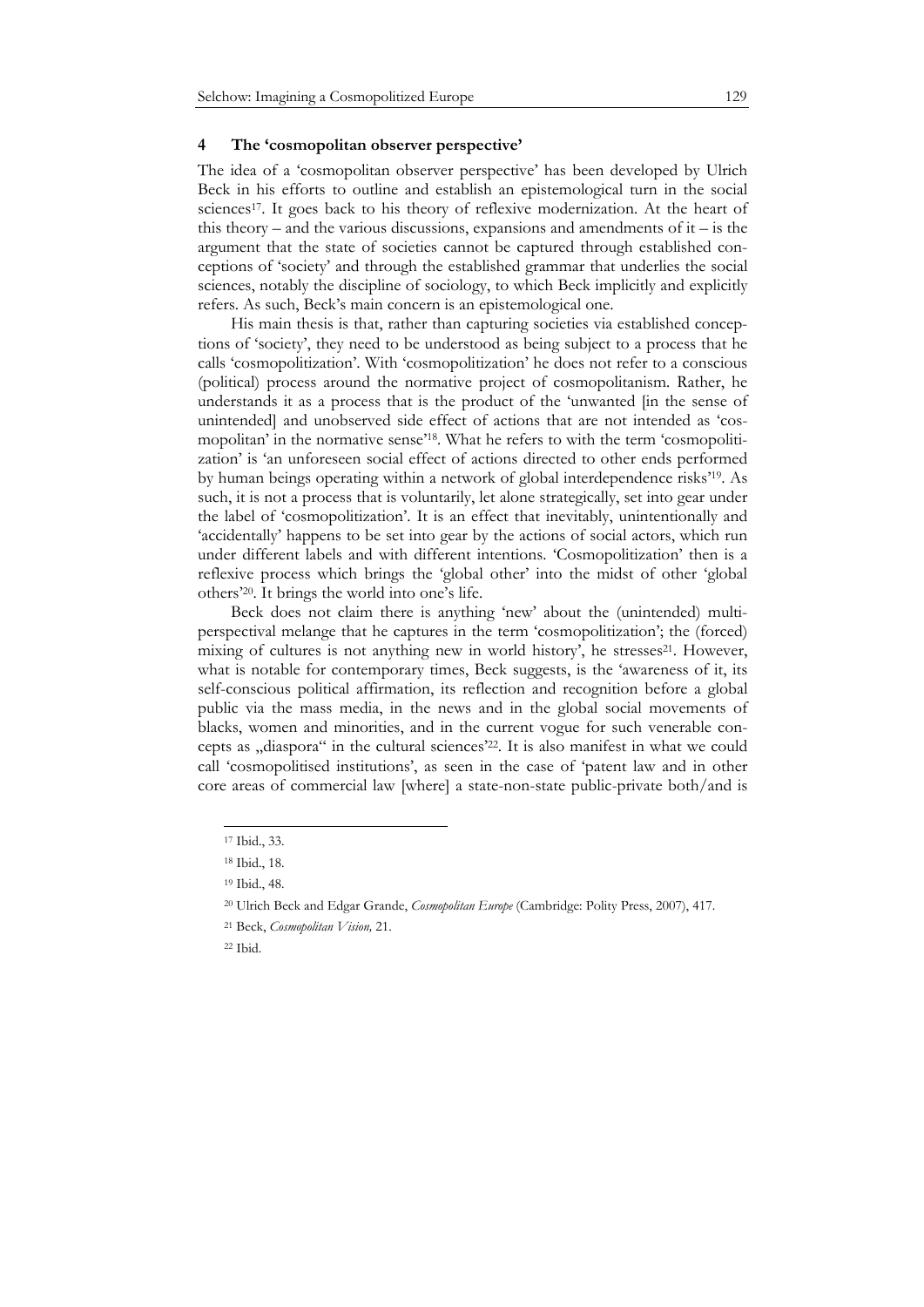gaining ground'23. It is this dimension of the (unintended) multi-perspectival melange, the process of 'cosmopolitization', that is interesting for (the sociologist) Beck because, as he suggests, it implies an acknowledgment that there is an internal cosmopolitization of national societies unfolding24.

It is worth pausing here to ensure Beck's point is clear: his conceptualization of the process of 'cosmopolitization' (from the position of a scientific observer, who looks through the lens of the theory of 'cosmopolitization'), draws a picture of societies as 'cosmopolitised' societies, where the adjective 'cosmopolitised' refers to the (unintended) side effect of actions by social actors (which Beck calls 'cosmopolitization'), and explicitly not to normative premises associated with 'cosmopolitanism'. For Beck, this is a lived reality which has so far not been captured as a distinct process that internally cosmopolitizes national societies. Again, he does not claim that the (unintended) mixing of worlds, which he captures in his term 'cosmopolitization', constitutes a 'new' reality. Nor does he argue that people have not been / are not aware of the (unintended) mixing of cultures or of the fact that their actions have side effects as such – nor that these phenomena have not been captured under different labels. What he argues is 'simply' that this has not been conceptualized as a distinct social effect, namely as the process of (the internal) 'cosmopolitization' (of national societies), which he calls 'cosmopolitization'.

Moving further now, as Beck's theory suggests, acknowledging it as a distinct process, i.e. as the unintended process of 'cosmopolitization', is crucial because the conceptualization of the process of 'cosmopolitization', together with the acknowledgement of the internal 'cosmopolitization' of national societies as a lived reality, inevitably necessitates acknowledging that 'the equation of the nation-state with national society'25, that is, 'one of the most powerful convictions concerning society and politics'26, has become obsolete. This, in turn, constitutes the basis and the need for (and Beck's efforts towards) an epistemological turn as the central claim and aim of his work.

Calling it the national outlook/perspective (*nationaler Blick*), when held by social actors, and methodological nationalism, when underlying social scientific endeavours, Beck argues that understandings of the world that build on the premise of 'the equation of the nation-state with national society' are no longer able to capture the reality of societies. In fact, given his stress that 'cosmopolitization' is not 'new', he would probably argue it *never* actually captured the reality of societies. Yet, it has been possible (so far) to avoid acknowledging this fact and to live through a national outlook/perspective; this is because this national outlook/perspective is cemented in modern national institutions and, not least, be-

 $\ddot{\phantom{a}}$ 

<sup>23</sup> Ibid., 86.

<sup>24</sup> Ibid., 9.

<sup>25</sup> Ibid., 48.

<sup>26</sup> Ibid., 24.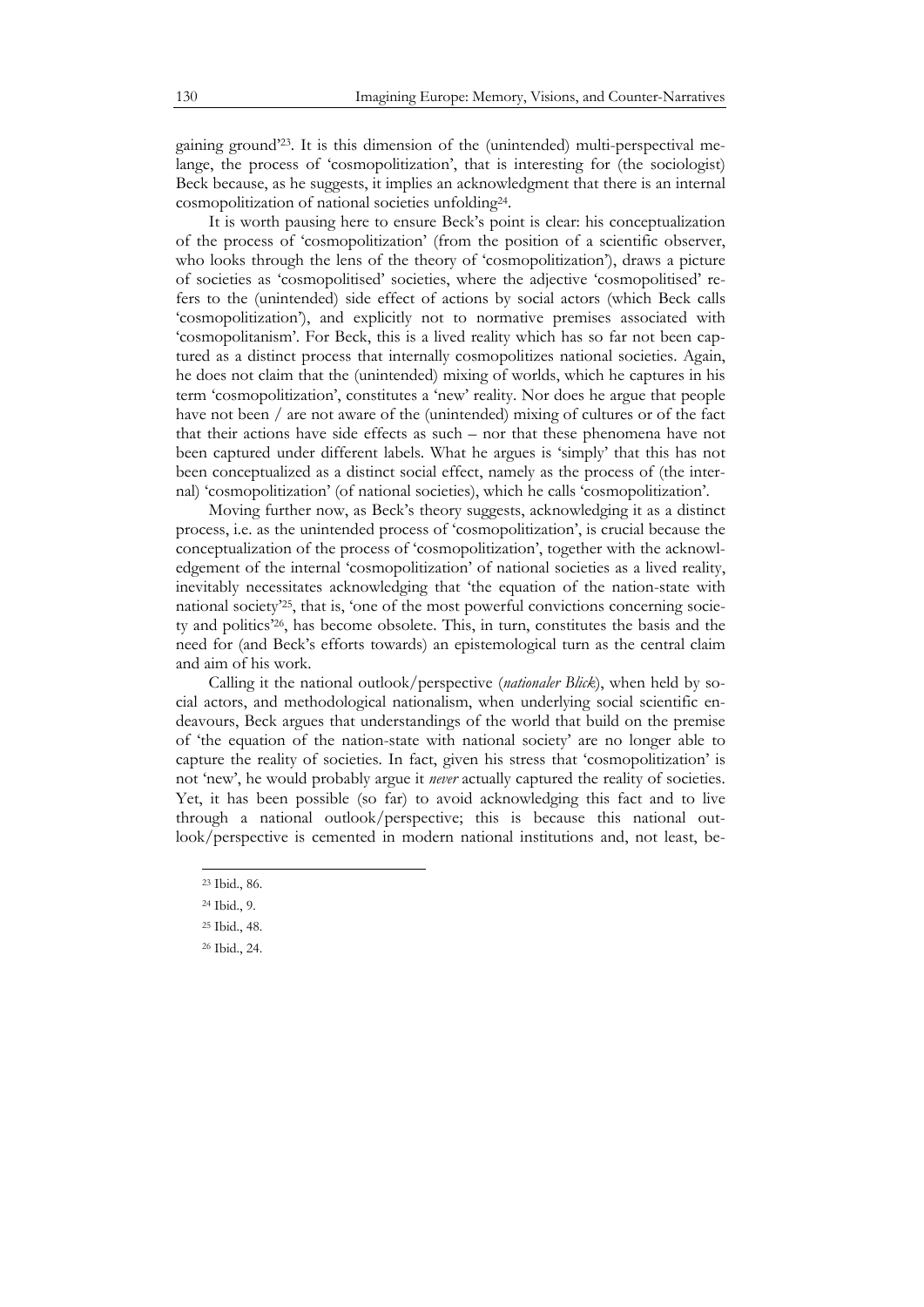cause, as Beck, Bonss and Lau<sup>27</sup> explain, modern thinking is of a kind that makes it resilient against its own demystification since it is based on a system of dualisms and (conceptual) demarcations which automatically stabilizes and reproduces itself. What is needed to capture reality as it is (according to Beck) and what constitutes the core of his epistemological turn, is what he calls a cosmopolitan outlook/perspective (*kosmopolitischer Blick*) on the side of social actors and social sciences researchers, which is based on 'methodological cosmopolitanism', again, where the adjective 'cosmopolitan' refers to the process of cosmopolitization and not to the normative project of cosmopolitanism. The cosmopolitan outlook/perspective and social sciences based on methodological cosmopolitanism acknowledge that '[t]he national outlook, together with its associated grammar, is becoming false. It fails to grasp that political, economic and cultural actions and their (intended and unintended) consequences know no borders, indeed, it is completely blind to the fact that, even when nationalism is reignited by the collision with globality, this can only be conceptualized from the cosmopolitan perspective'28, e.g. by understanding the revival of exclusive nationalism as a fight against the 'cosmopolitization' of life worlds29.

In this sense, the process of 'cosmopolitization' is not to be understood as the opposite of nationalization, and 'the cosmopolitan' is not to be understood as the opposite of 'the national'. As Beck30 stresses, 'the cosmopolitan' is an integral part of the redefinition of 'the national'. 'The national outlook excludes the cosmopolitan outlook. The cosmopolitan outlook, by contrast, conceives the national outlook as national and reveals its constitutive failures. It follows that the cosmopolitan outlook uncovers the same national reality differently, and different, additional, realities, in new ways. The cosmopolitan outlook, therefore, encompasses and reinterprets the reality of the national outlook, whereas the national outlook is blind to and obscures 'the realities of the cosmopolitan age'31. Again, to avoid misunderstandings, Beck's diagnosis does not suggest that there is a world without (national) borders or that there *should* be a world without (national) borders. Nor does it suggest that the nation-state does not matter anymore or will not matter in the future. Rather, the epistemological turn that he outlines invites analysts to develop and take a position, in which they do not start based on the 'pre-theoretical

<sup>&</sup>lt;sup>27</sup> Ulrich Beck, Wolfgang Bonss and Christoph Lau "Entgrenzung erzwingt Entscheidung: Was ist neu an der Theorie reflexiver Modernisierung?" in *Entgrenzung und Entscheidung*, ed. Ulrich Beck and Christoph Lau (Frankfurt/M.: Suhrkamp Verlag, 2004), 47.

<sup>28</sup> Beck, *Cosmopolitan Vision,* 18.

<sup>29</sup> Ibid., 4.

<sup>30</sup> Ulrich Beck, *Der kosmopolitische Blick, oder, Krieg ist Frieden* (Frankfurt/M.: Suhrkamp, 2004), 15.

<sup>31</sup> Beck, *Cosmopolitan Vision,* 31.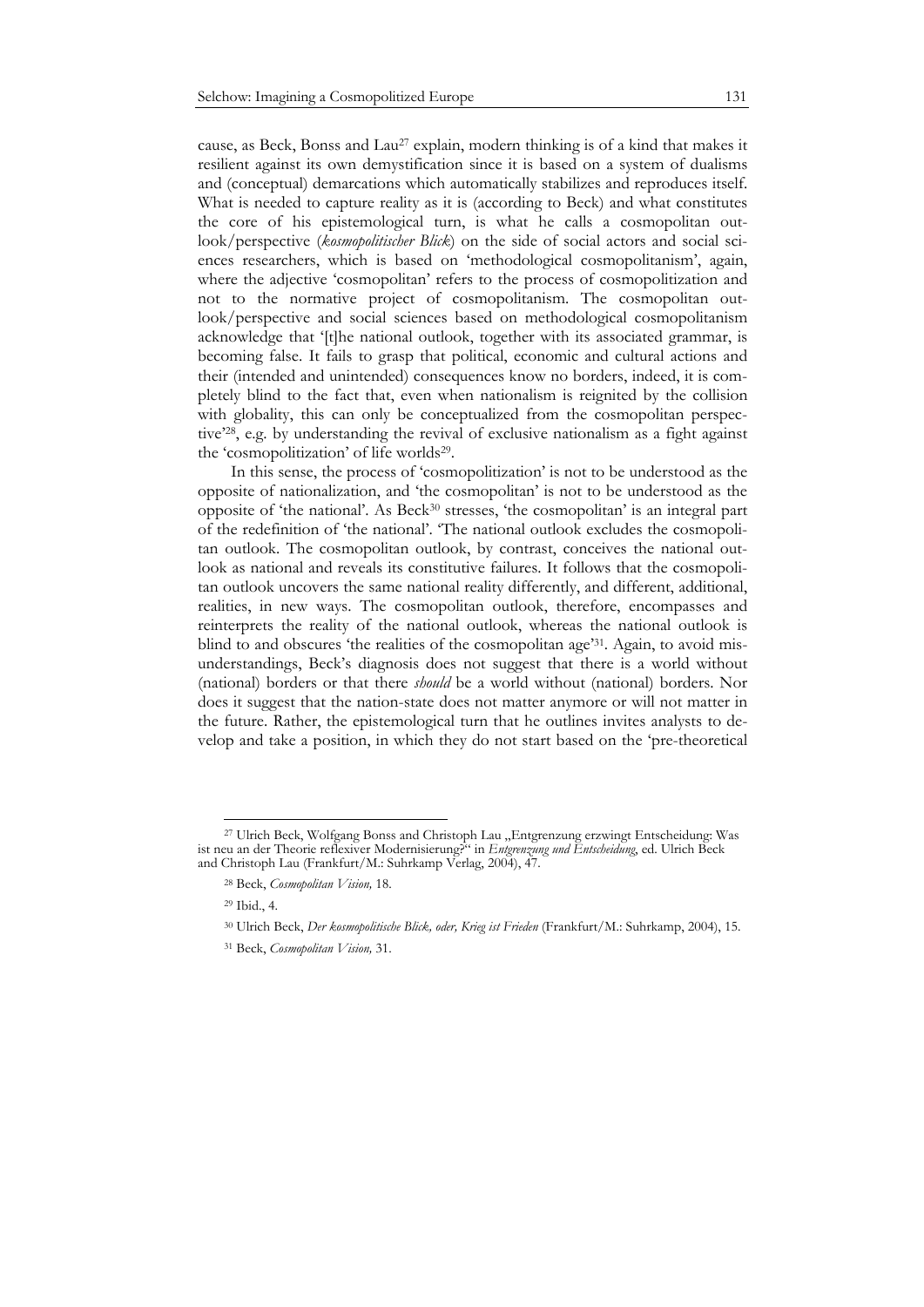commitment'32 that society means national society and in which they are 'naturally' guided by its related grammar.

On the one side, Beck sees the need for this epistemological turn grounded in the fact that, as he stresses, the unintended and accidental multi-perspectival melange, that he calls 'cosmopolitization', and the internal 'cosmopolitization' of national societies are a *lived reality*; he invents the German term *Wirklichkeitskosmopolitismus* to make this point clear<sup>33</sup> and introduces the concept of 'cosmopolitan spaces of action'34.

In sketching the concept of 'cosmopolitan spaces of action' Beck distinguishes between 'doctrines' and 'spaces of action', which constitute the parameters of action. While contemporary doctrines could be exclusive, particular, and narrow, e.g. nationalist and anti-European, contemporary action, if it wants to be rational and successful, is inevitably shaped by the parameters of contemporary 'spaces of action', which are cosmopolitan in the sense that contemporary rational successful action cannot *not* build a bridge to the world of others (and beyond borders). An example that Beck35 brings up are anti-European parties such as the UK Independence Party (UKIP), which follows an exclusive and anti-Europe doctrine, but, at the same time, sits in the European parliament, i.e. its unsuccessful action entails taking advantage of the resources that the 'cosmopolitan spaces of action' offer, namely (the entering of) the European Parliament as an existential aspect of the party's existence. To be clear this does not mean that successful action needs to be literally transborder but it means that it inevitably takes place within a cosmopolitan frame of reference. The concept of 'cosmopolitan spaces of action' then captures that the cosmopolitized reality constitutes everybody's (strategic) lived reality. It is not about cosmopolitan idealism, about cosmopolitan doctrines but about the realism of contemporary rational action. Consequently, everyone who aims to capture lived reality cannot but strive for an epistemological turn with a grammar that acknowledges this reality.

On the other side, Beck sees the need for an epistemological turn grounded in the reality of what he calls 'global risk'. With 'global risk', he refers to a particular kind of uncertainty, namely the potential consequences of 'industrial, that is, techno-economic decisions and considerations of utility'36. 'Industrial, techno-

<sup>32</sup> Henrietta L. Moore, (2004) "Global Anxieties: Concept-metaphors and Pre-theoretical Commitments in Anthropology," *Anthropological Theory* 4(1) (2004):75.

<sup>33</sup> Beck, *Der kosmopolitische Blick*, 31.

<sup>34</sup> Ulrich Beck, "Metamorphosis, 'cosmopolitan spaces of action' and digital data as cosmopolitan data," Paper presented at 'In Search of Cosmopolitan Data and Research Methods-workshop, 8-9 December 2014 (Maison Suger, Paris, France).

<sup>35</sup> Ulrich Beck, "How the European Project Can Be Saved: The Cosmopolitan Outlook," Public lecture held on 13 November 2014 (Belgrade: Heinrich Boell Stiftung).

<sup>36</sup> Ulrich Beck, "From Industrial Society to Risk Society: Questions of Survival, Social Structure and Ecological Enlightenment," *Theory, Culture & Society*, 9 (1992): 98.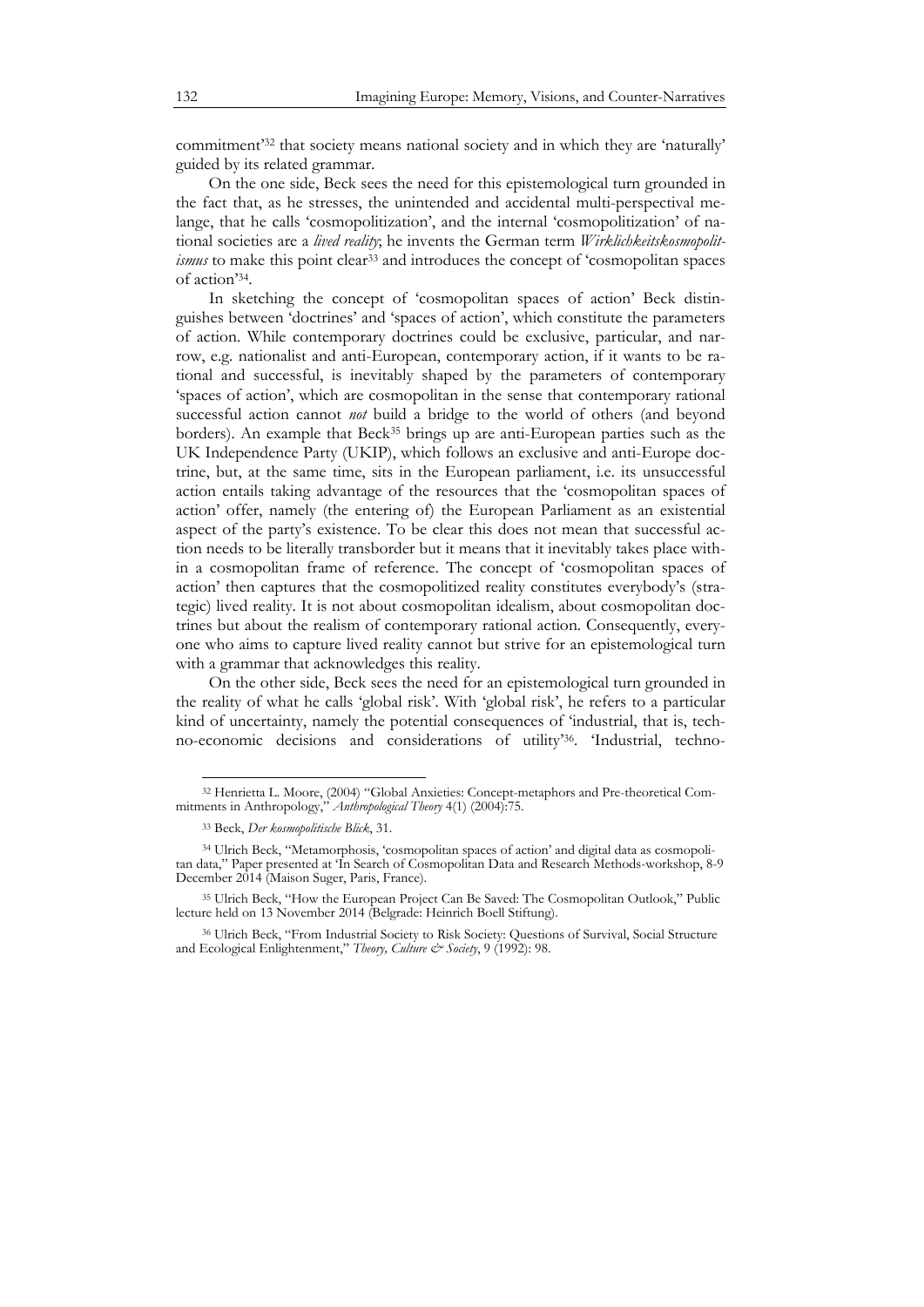economic decisions and considerations of utility' are, as he explains, those decisions and considerations that have 'their 'peaceful origin' in the centres of rationality and prosperity with the blessings of the guarantors of law and order' (ibid.)37.

As outlined in more detail elsewhere<sup>38</sup>, there are two distinct aspects to the potential consequences of 'industrial, techno-economic decisions and considerations of utility', i.e. 'global risks'. In order to further fill in the picture of Beck's theory it is worth highlighting these here. First, they constitute a specific kind of uncertainty that cannot be simply 'tamed' through a 'traditional' modern imagination, i.e. through the logic of 'risk' as we know it. This is because they cannot be readily and 'naturally' understood as something 'unknown', in the sense of 'not yet known'. Rather, 'industrial, techno-economic decisions and considerations of utility', i.e. 'global risks', need to be understood as producing non-knowledge39. Further, potential consequences of 'industrial, techno-economic decisions and considerations of utility', i.e. 'global risks', constitute a 'different in kind' uncertainty that can no longer be simply 'tamed' through a 'traditional' modern imagination, i.e. through the logic of 'risk' as we know it, because we know that there are potential consequences which produce instances that stand and remain beyond knowledge. So, in addition to imagining them as non-knowledge (*Nichtwissen*), potential consequences of 'techno-economic decisions and considerations', i.e. 'global risks', also need to be imagined as (which is not to say that they are) instances that might remain beyond knowledge. Last but not least, the potential consequences of 'industrial, techno-economic decisions and considerations of utility', i.e. 'global risks' are 'different in kind' because they need to be imagined as 'socially delimited in space and time'40. Again, this does not suggest that they are necessarily 'socially delimited in space and time' but that they need to be imagined *as if* they were, because they could be. Overall, as Beck suggests, potential consequences of 'techno-economic decisions and considerations of utility', i.e. 'global risks', cannot be taken in a modern sense, namely as if they could be 'tamed' by 'more knowledge but [are] instead a result of more knowledge'41. The second aspect that makes the potential consequences of 'industrial, techno-economic decisions and considerations of utility', i.e. 'global risks', distinct is that they need to be seen as the 'fruits' of the process of modernization. The potential consequences of 'industrial, techno-economic decisions and considerations of utility', i.e. 'global risks', are not the dark side effects but the *results* of the *success* of modernization.

<sup>37</sup> Ibid.

<sup>38</sup> Sabine Selchow, "Security Policy and (Global) Risk(s)", in *Handbook of Global Security Policy*, eds. Mary Kaldor and Iavor Rangelov (London: Palgrave Macmillan, 2014) 68-84.

<sup>39</sup> *Nichtwissen*; see especially Beck, *World at Risk*; also in depth Peter Wehling, *Im Schatten des Wissens? Perspektiven der Soziologie des Nichtwissens* (Konstanz: UVK, 2006).

<sup>40</sup> Ulrich Beck and Edgar Grande, "The Cosmopolitan Turn in Social Theory and Research," *The British Journal of Sociology* 61:3 (2010): 418.

<sup>41</sup> Beck, *World at Risk*, 5.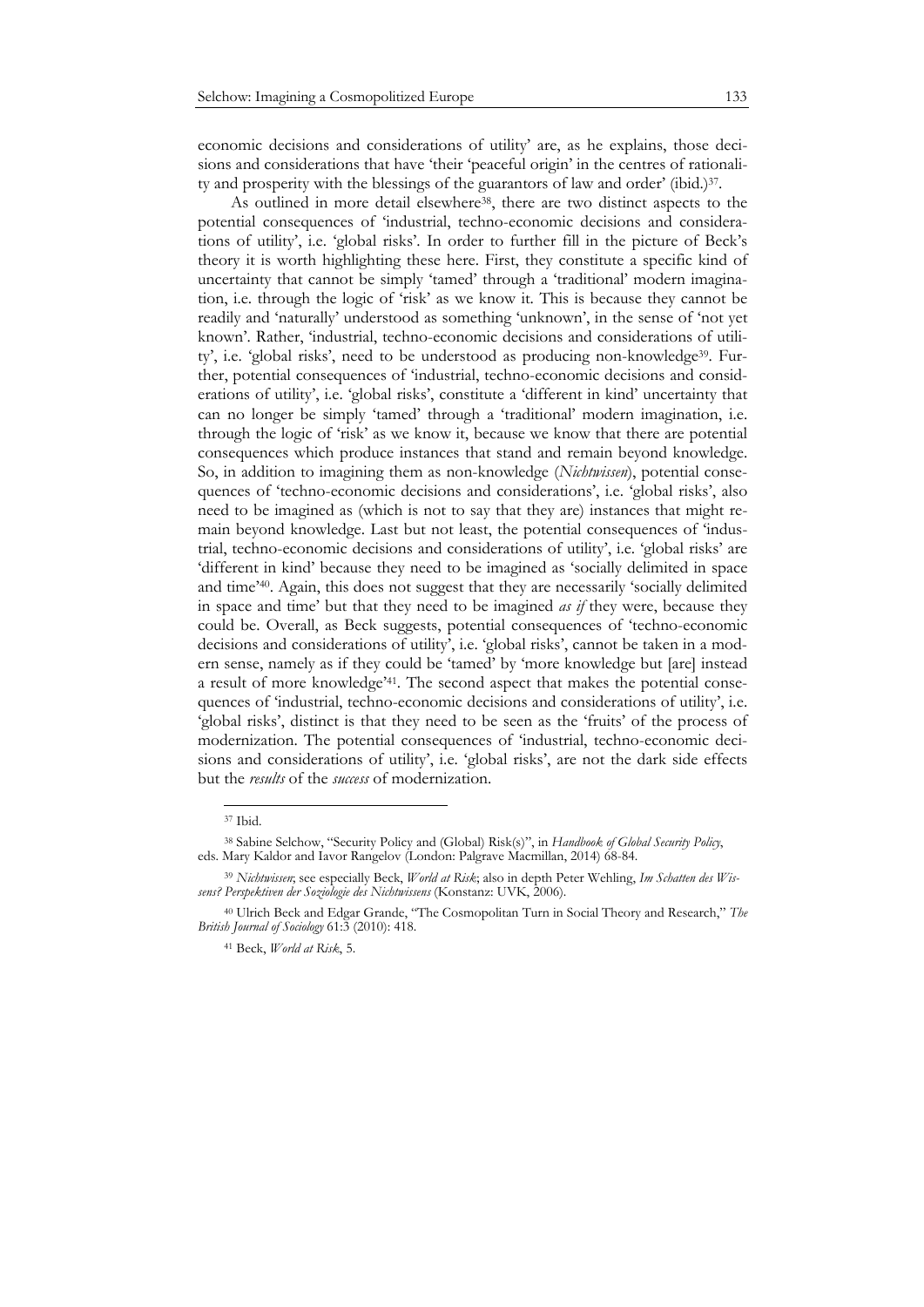This turns the whole modern narrative upside down, which, in turn, necessitates an adjustment of the grammar that guides us in analyzing the (no-longer-somodern) social world. At the same time it also demands that social actors take a 'cosmopolitan perspective' because, through a 'national perspective', they reproduce an artificial layer which is not only incongruent with the ('cosmopolitised') reality of societies, but which also reproduces institutions that are increasingly unsuitable to deal with ('cosmopolitised') challenges and, furthermore, that actually *produce* challenges; *i.e.* are a core part of the 'problem'.

The theories of 'reflexive modernisation' and, in particular, 'cosmopolitisation', are fascinating because, as Beck suggests, the observer perspective that they entail 'uncovers the same [...] reality differently, and different, additional, realities in new ways'42. As such, it is not simply about a different perspective on the same world, but a different perspective (coming out of and) on a different world, namely (one that is understood to be) a 'reflexive modern' and 'cosmopolitised' one. In the imagination of the 'reflexive modern' and 'cosmopolitized' world key premises that underlie the conventional imagination of the world, namely the equation of society with *national* society and the distinction between 'inside' and 'outside', are already dismantled. In fact, they are actually not only deconstructed and dismantled but replaced by (an understanding for that contemporary socio-political reality is shaped by) a different logic: the logic of 'cosmopolitisation'.

#### **5 'A new research agenda': Too cold for scholars in political studies**

While Beck's theories make a good case for the need of a shift to 'cosmopolitan' social scientific research, at the moment, the scholarship around 'reflexive modernisation' and 'cosmopolitisation' looks similar to the one around the unconventional IR theories, mentioned above. There is much theory but almost no (radical) empiricism. There are a good number of sophisticated theoretical pieces on 'methodological cosmopolitanism', why it matters, why one should take it seriously, i.e. why it should be 'in the true', including a monograph that lays out *Cosmopolitan Europe*43. Yet, there has not been much systematic empirical exploration that starts on this theoretical ground; there are no concrete suggestions for a methodology that comes out of and is true to the distinct imagination of the world that is unfolded in these theories. One could come back to Risse, mentioned above, and state that here, too, 'empirisch (noch) nichts so heiss gegessen, wie es theoretisch gekocht wird'.

One of the very few scholarly attempts that sets out to fill this empirical gap is a recent *Global Networks*-article, entitled 'Cosmopolitan communities of climate risk: conceptual and empirical suggestions for a new research agenda' by Ulrich

<sup>42</sup> Beck, *Cosmopolitan Vision,* 31.

<sup>43</sup> Beck and Grande, *Cosmopolitan Europe.*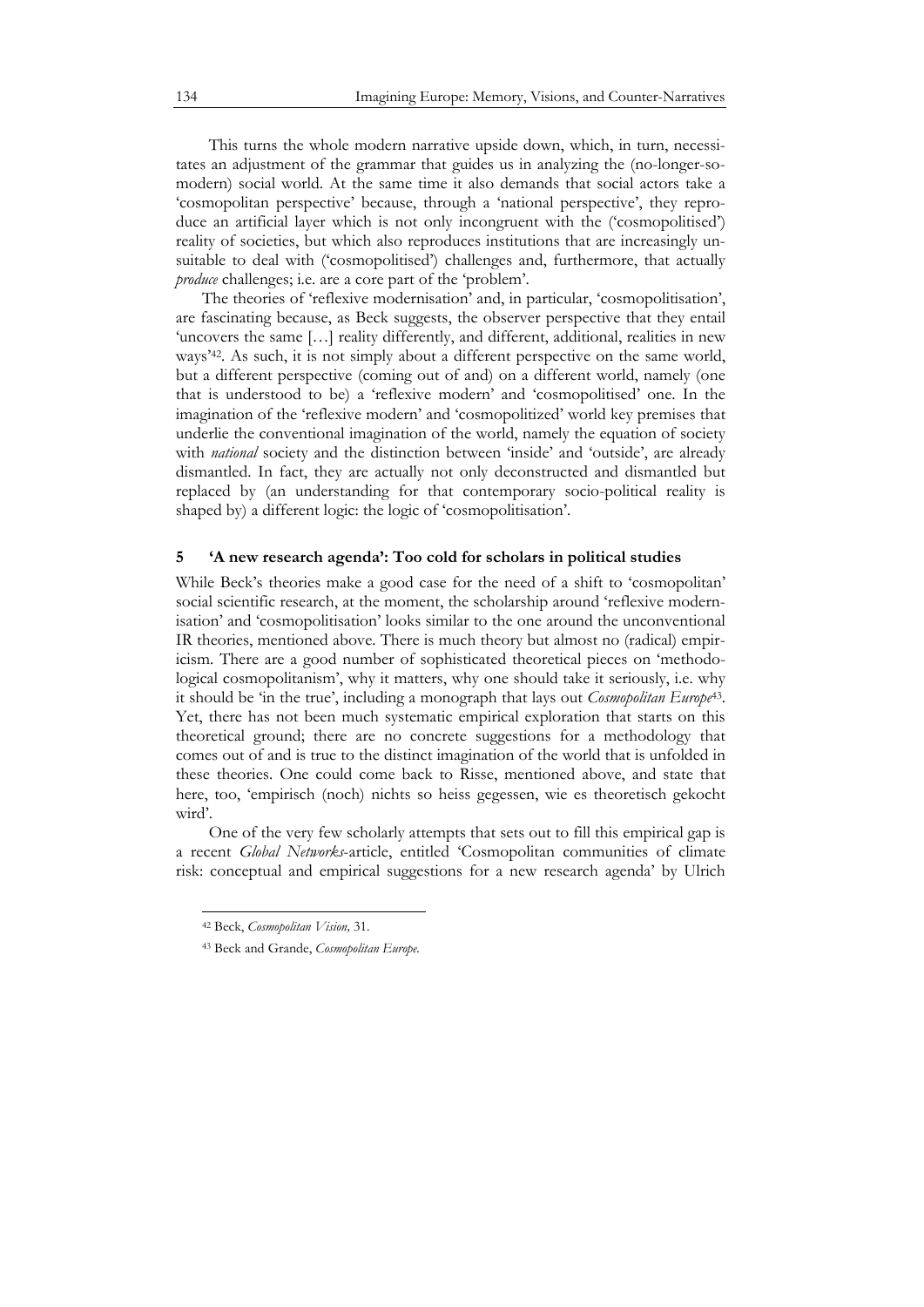Beck, Anders Blok, David Tyfield and Joy Zhang<sup>44</sup>. Grounded in the above sketched theories of 'reflexive modernisation', 'global risk' and 'cosmopolitisation', the authors suggest that the process of 'cosmopolitisation' is 'the social force of emerging cosmopolitan realities'45, hence, needs to be taken as the empirical focus of social scientific research. They then take this presumption and these theories as the basis for the development of a hypothesis: they presume that 'one of the [...] realities [that cosmopolitization produces] is the possible emergence, locally and globally, of 'cosmopolitan communities of climate risk' in response to a 'world at risk'' (ibid.)46. The hypothesis is then translated into a 'key research question for contemporary social science […]: how and where are new cosmopolitan communities of climate risk being imagined and realized?' In order to provide the ground for answering this question empirically, Beck et  $al^{47}$  then define 'cosmopolitan' communities of climate risk' as

a. 'new transnational constellations of social actors' that

b. have arisen 'from common experiences of mediated climate threats, organized around pragmatic reasoning of causal relations and responsibilities', and

c. hold 'the potential of 'enabling collective action, cosmopolitical decisionmaking and international norm generation'.

Finally, they introduce three research projects that they understand to be 'explorations' of 'the prospect of new cosmopolitan risk communities across three different social settings – green urbanism; lowcarbon innovation; and grassroots environmentalism'.

This recent *Global Networks*-article is worth mentioning here not only because it is a rare attempt to bring methodological cosmopolitanism to empirical life, but because it exemplifies an approach to (the way in which) methodological cosmopolitanism (could play out) that somewhat tames the potential for an epistemological turn instead of pushing for it. This is because of the nature of the approach that the authors introduce in their 'new research agenda'. They suggest a traditional, linear research practice that sets out to discover the 'new', namely 'cosmopolitan communities of climate risk', which they pre-define as 'new' and 'transnational'. With that, and paraphrasing Albert Szent-Györgyi again, they look 'at the same thing as everyone else' – namely city networks, lowcarbon innovation and grassroots environmentalism – and 'think something different', namely, that these are 'cosmopolitan communities of climate risk'. The suggested research agenda is designed then to study the 'new', namely the 'cosmopolitan communities of climate

 $\ddot{\phantom{a}}$ 

<sup>44</sup> Ulrich Beck et al., "Cosmopolitan communities of climate risk: conceptual and empirical suggestions for a new research agenda," *Global Networks* 13:1 (2013): 1-21.

<sup>45</sup> Ibid., 1.

<sup>46</sup> Ibid.

<sup>47</sup> Ibid., 2.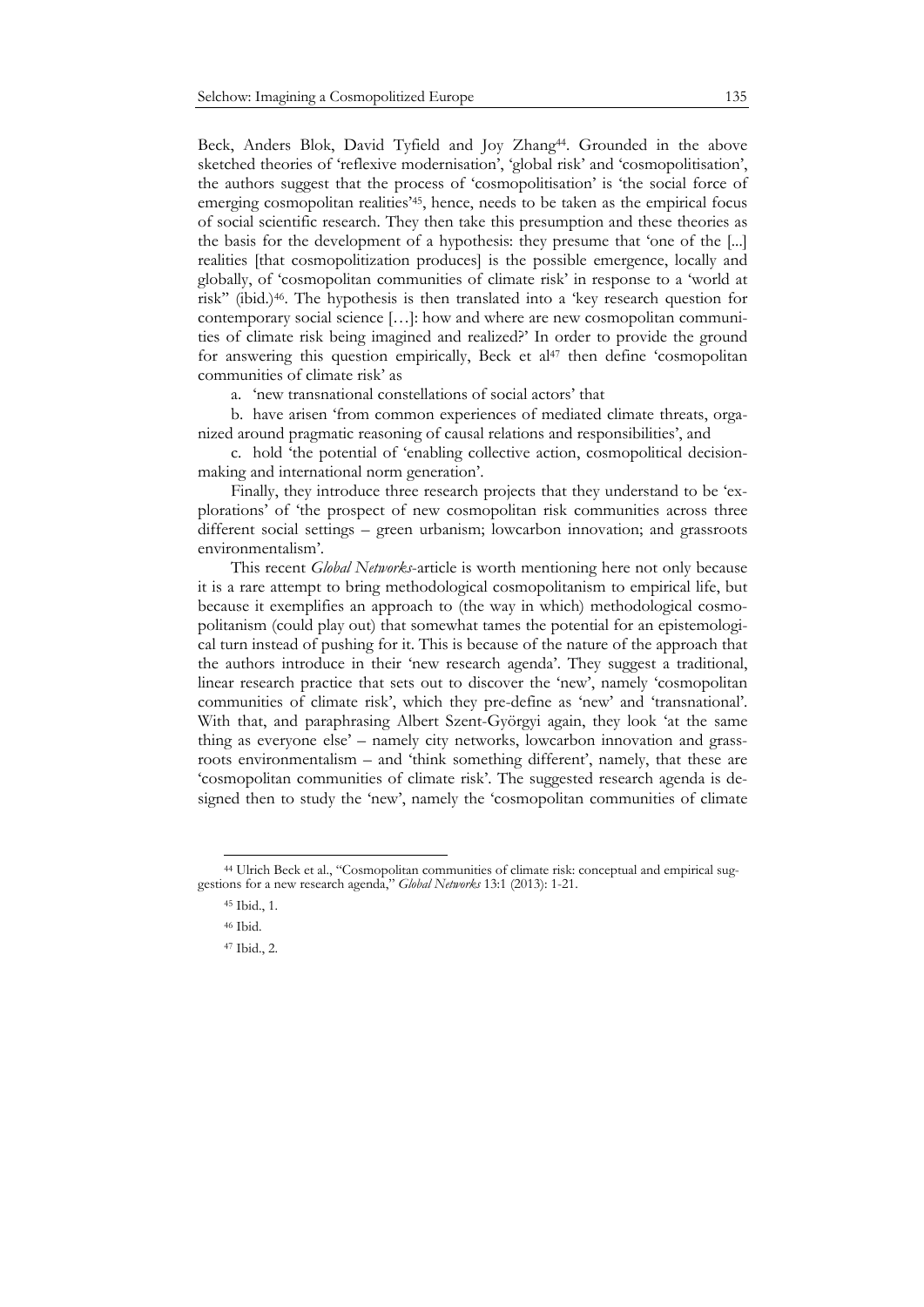risk' in these three phenomena, instead of striving for the discovery of the 'unexpected' within a different, i.e. 'cosmopolitised' world.

The development of a 'cosmopolitan' empirical research agenda that establishes the study of a specific, relatively narrow 'new' social phenomenon – namely 'cosmopolitan communities of climate risk' – as it is presented in Beck et al might be fruitful in many respects. However, what it does not provide is 'rails on which standard academic […] inquiry runs into new regions'48, at least not into *radically* 'new regions' within the study of politics, i.e. ones that unfold beyond the borders of sociology. This is not only because, as the authors acknowledge themselves<sup>49</sup>, it only focuses on one distinct (very sociological) aspect of the 'cosmopolitised' reality but because it takes a somewhat conventional and non-radical move in that it sets out to find a 'new', pre-defined phenomenon in the 'old' world, instead of discovering the 'unexpected' *from within* a *different* world. Empirical endeavors that follow this suggested research agenda inevitably run the danger of primarily testing and reproducing the underlying theory.

#### **6 Conclusion: Eating it (as) hot (as possible)**

This chapter started with the conviction that the complex contemporary political world and Europe require scholarly analyses that aim to discover and explore the 'unexpected' rather than study the 'new'. I argued that that studying and searching for the 'new' runs the risk of symbolically reproducing the 'old'. The chapter suggested that this requires a different starting point, a different scholarly imagination of the political world and Europe – different from the conventional one, which has brought out contemporary political reality and its institutions. In order to discover the 'unexpected' in the exploration of the political world and Europe in a way that generates empirical insights that could intervene into the reality of contemporary political practice, the chapter suggested bringing together the premises of the unconventional IR scholarship with a pre-imagination of the world and Europe grounded in Ulrich Beck's theories of 'cosmopolitization', 'global risk' and 'reflexive modernisation'. In other words, I suggested a 'new research agenda', to use Beck et al's<sup>50</sup> words, that takes the contextualised and experimental methodological 'practice' promoted by 'unconventional' IR scholars *into* the cosmopolitised political world and Europe in order to explore them *from within* and discover the 'unexpected'. Bringing together Beck's theories with the unconventional IR scholarship promises to be fruitful because imagining the political world and Europe through a 'cosmopolitan lens' not only implies the dismantling of key premises that shape the conventional imagination of the world, such as the equation between society and

<sup>48</sup> Beck, *Cosmopolitan Vision,* 74.

<sup>49</sup> Beck et al., "Cosmopolitan communities of climate risk", 2.

<sup>50</sup> Ibid.